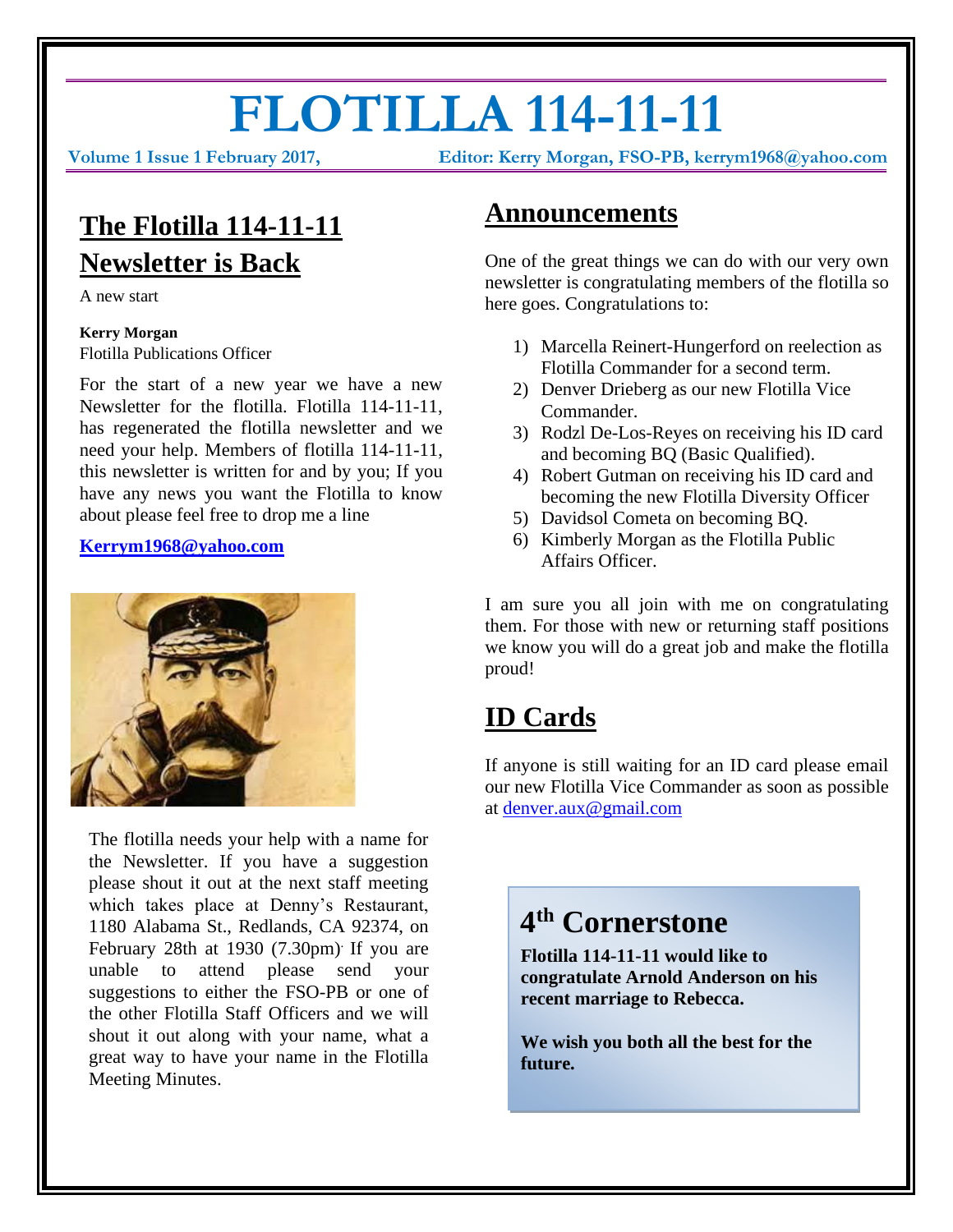## **Boat Crew Training**

For those interested in becoming members of the Boat Crew it is that time of year again. The Coast Guard Auxiliary has a proud tradition of helping others in their time of need and boat crew members are always needed.

If you are interested in boat crew training please let Larry Bitonti, our Flotilla Operations Officer, know as soon as possible as places are limited and fill up fast. You can reach Larry by email at [hod238@aol.com](mailto:hod238@aol.com) Boat Crew training will start on Saturday March  $4<sup>th</sup>$  at 0900hrs (9am) in Corona.

## **Don't Delay, Sign Up Today!**



Photograph by Kerry Morgan, FSO-PB, Flotilla 114-11-11



# *Semper Paratus*